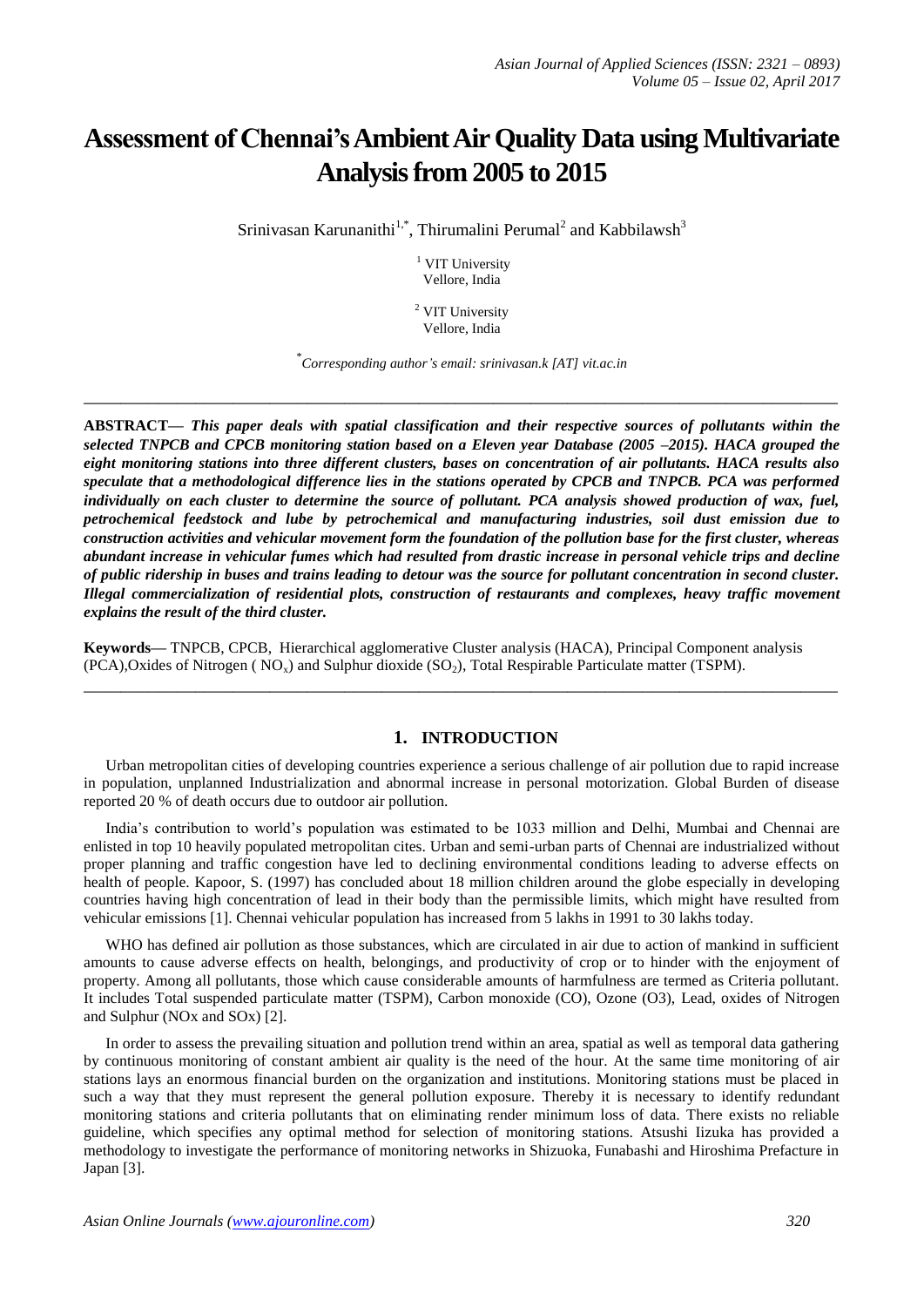## *1.1Multvariate Data Analysis*

Multivariate data analysis have been widely used in performance assessment, identification of redundant measurement, modeling, examination of pollutant trend, prediction of concentration, and evaluation of temporal spatial variation and in many studies related to surface and ground water monitoring [4, 5, 6 , 7].

In past fifteen years ,multivariate statistical technique such as Principal Component <br>  $S(PCA)$ , Factor Analysis(FA), Linear Discriminant Analysis(LDA), End Member Analysis(PCA),Factor Analysis(FA), Linear Discriminant Analysis(LDA),End Analysis(EMA),Canonical Discriminant Analysis(CDA),Cluster analysis(CA),Neural Network(NN),are being applied in order to decrease relatively Large number of real time air quality variables to a smaller number of Orthogonal factors.

## *1.2 Hierarchical agglomerative Cluster analysis (HACA)*

The objective of the cluster analysis is to spill the given data values to groups so that data within group are alike to each other with respect to variables or attributes of interest and the groups themselves differ from one another. Clustering effect summarizes according to degree of proximity among the cluster elements and of the separation among the clusters [1, 8].

## *1.2 Principal Component analysis (PCA)*

Principal component analysis is statistical procedure for identification a smaller number of uncorrelated variables, called "Principal components", which are obtained by transforming the original set of in ter-correlated variables. The aim of PCA is to elucidate the maximum amount of variance with the fewest number of principal components. The components are calculated as linear combinations of the original variables. It helps in removing multi-collinearity, or when numbers of predictors relative to the number of observations are more [9 , 10].

# **2. METHODOLOGY**

## *2.1 Monitoring Location*

The air quality in Chennai city is being monitored by Tamil Nadu Pollution Control Board (TNPCB) and Central Pollution Control Board (CPCB) as well as by independent academic institutes like IIT Madras. CPCB and TNPCB are nodal agencies for operating the air pollution monitoring stations in Chennai city. CPCB monitoring area consists of Manali, Thiruvottyur and kathivakkam whereas TNPCB are monitoring Adyar, Anna Nagar, Kilpauk, Thiyagaraya Nagar and Vallalar Nagar.(Figure 1) For this study ,four important criteria pollutants – Oxides of Nitrogen and Sulphur dioxide  $[NO<sub>X</sub>$  and  $SO<sub>2</sub>]$ , and Total Suspended particulate matter [TSPM] and Respirable particulate matter [RSPM] data's were obtained.(Table 1)

## *2.2 Data Collection*

Monthly-recorded data from 2005 to 2015 at the selected air quality monitoring stations were obtained from TNPCB stations which were converted to yearly averages for analysis. In case of CPCB data, while receiving it we got in form of annual average concentration.

In some cases where no data was available for many consecutive months, the data corresponding to those months for all 8 stations were dropped for that year's analysis. Thus the data pertaining to 2008, 2013, 2014 and 2015 was entirely excluded for Cluster analysis due to unavailability of data pertaining to CPCB monitoring stations. Similarly RSPM data pertaining to 2013, 2014 and 2015 for TNPCB was also excluded due to unavailability.

## *2.3 Standardization of data and software used*

Usually data transformation was done before performing multivariate analysis (HACA and PCA) for a variety of reasons to ensure data normality, changing the weights of different variables. Here standardization was not done since all parameters are measured in microgram per millimeter cube  $(\mu g/m^3)$  making it not necessary for data transformation. The datasets were analyzed by PCA and HACA using commercial software SPSS 16 in this study.

# **3. RESULTS AND DISCUSSION**

## *3.1 Hierarchical agglomerative Cluster analysis (HACA)*

HACA was carried out in order to obtain the spatial variation based on the similarity level .Though sources of each pollutant are distinct in nature, for example oxides of Nitrogen (NO<sub>x</sub>) and Sulphur dioxide (SO<sub>2</sub>) are by products of combustion reaction while particulate matter have a number of sources which includes wind driven and traffic. Despite this, we have chosen to study the pattern of all pollutants together, rather than to do a cluster analysis of the criteria pollutant individually because in single instant the variation of the all pollutant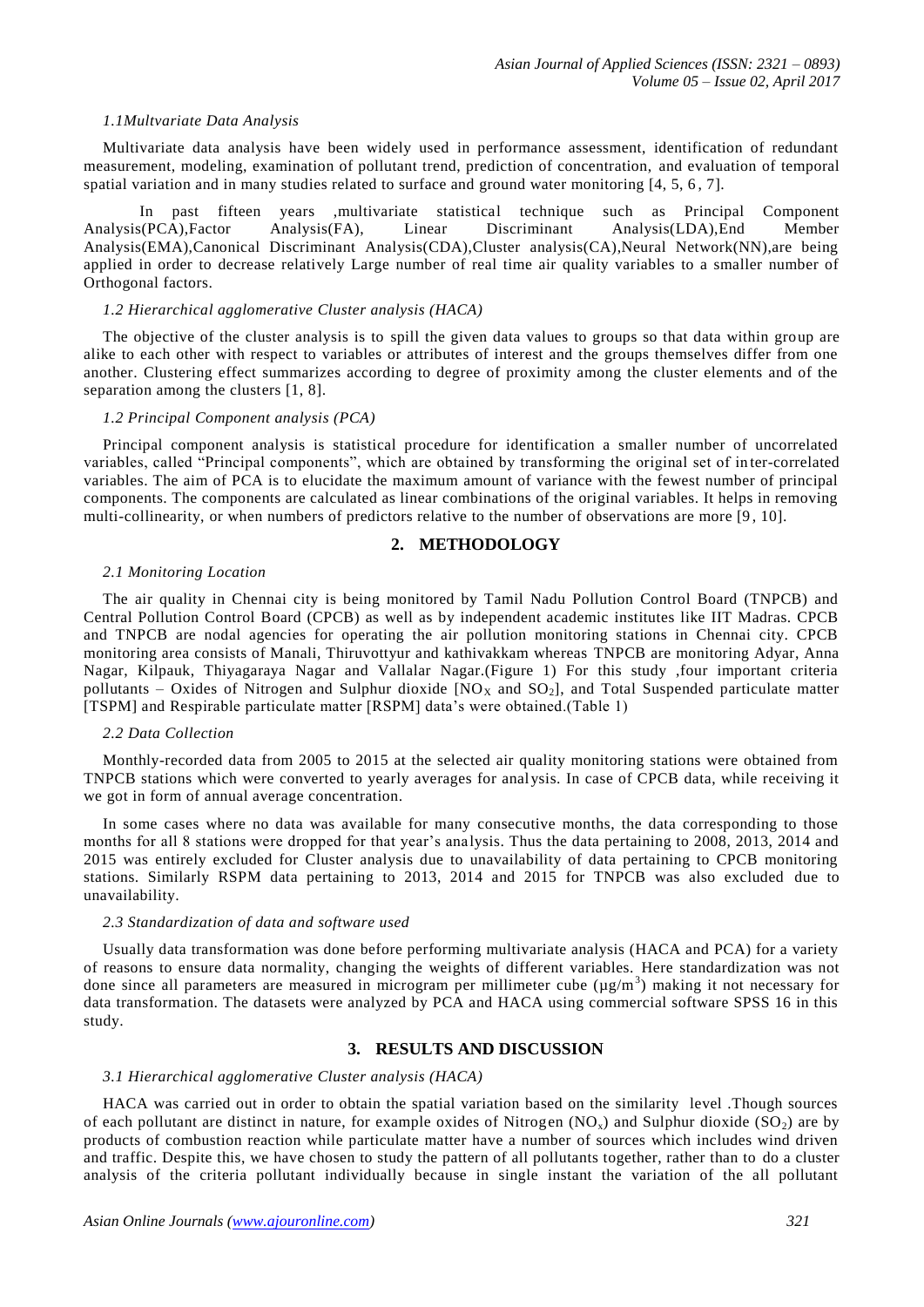belongings to various stations are taken into consideration during the clustering effect. Due to unavalibaility of data pertaining to CPCB stations, cluster analysis was not performed on 2008, 2013, 2014 and 2015.

Figure 2 to Figure 4 shows the main results of HACA application at all stations for pollutants of  $SO_2$ , NOx, TSPM and RSPM. Rescaled distance cluster combine (RDCC) was used as tool in deciding the appropriate number of cluster The eight stations was classified into three cluster i.e. Kathivakkam(C1),Manali(C2),Thirvottiyur(C3) always grouped together and formed in a single cluster over the seven years speculating a methodological difference in the stations operated by CPCB and TNPCB .This phenomenon needs to be examined by concerned nodal agencies.

The same problem of two different organization handling the same study area showing differences have been recorded by Saksena et al in 2003 in delhi. In the research done by Saksena *et.al* in 2003 in megacity of Delhi have used Cluster Analysis as a data Classification technique to analyze air quality monitoring network which consists of 9 stations totally out of which 6 are monitored by CPCB and 3 by NEERI They have proved a methodological difference exist between the station operated by NEERI and CPCB [11].

The stations in Cluster 1 constitute an Industrial hub and one of most sensitive air pollution area mainly Manali which is situated 20km north of Chennai, connected by road. The area consists of industries like oil refineries, fertilizer plants, chemicals, fabric yarn and steel, COCL, MFL, TNPP and Manali Petro Chemicals.

The cluster 2 consist of four stations [Anna nagar(T1),Kilpauk(T3),Thiyagaraya Nagar(T4) and Vallalar Nagar(T5) whereas Adyar (T4) emerged as a distinct cluster which individually formed third cluster. TNPCB performs ambient air quality checks twice a week at Adyar, Kilpauk, T Nagar and Anna Nagar.

Concentration of TSPM and RSPM would have been the major reason for splitting of TNPCB monitored station into two clusters since range of value of Adyar monitoring station was between 33  $\mu$ g/m<sup>3</sup> to 102  $\mu$ g/m<sup>3</sup> from 2005 to 2015, while other stations ranged from a minimum value of 63  $\mu$ g/m<sup>3</sup> to 424  $\mu$ g/m<sup>3</sup>, that only few values were less than permissible limit of 100  $\mu$ g/m<sup>3</sup>

Respirable suspended Particulate matter has risen from  $33\mu\text{g/m}^3$  to  $63\mu\text{g/m}^3$  in 2012 and dropped to 58  $\mu\text{g/m}^3$ in 2014 in Adyar, according to the Tamil Nadu Pollution Control Board (TNPCB). Another reason which can attributed to the clustering effect is criteria air pollutant concentration is rising in Adyar, whereas there has been a drop in the readings in Anna Nagar, T Nagar and Kilpauk in the same period.

## *3.2 Principle component analysis*

PCA was applied as a data reduction technicque on four parameters of the given data sets in order to determine which pollutant contribute much to the variations in each cluster produced by HACA.Generally the first Principle component explains the most of varience in the data.The PCA results consist of scree plot and component matrix which is obtained by Varimax roation with kaiser normalisation (Table2).

PC's are ratoted by varimax roatation because it maximizes the squared factor loadings in each component. In other words it simplifies the columns of the component matrix. In each component the large loadings are increased and the small ones are decreased so that each component only has a few variables with large loadings.

A scree plot is graph drawn between the Eigen values associated with prinicpal component in descending order versus the number of prinicapl components. It helps in visually assessing the components which explains the most of the variability in the data. The The ideal pattern in a scree plot is a steep curve, followed by a bend and then a flat or horizontal line. Those components or factors in the steep curve before the first point that starts the flat line trend need to be retained for explainig the varaiability.The remaining factors explain a very small proportion of the variability and are likely unimportant (Figure 5).

Correlation matrix was used to calculate the prinicpal components though the variables are measured in same scale because there is appreciable difference in variances between the four criteria pollulants.

#### *3.2 PCA result of Cluster 1*

Kathivakkam(C1),Manali(C2),Thirvottiyur(C3) formed the first cluster. Among the three, Manali is an Industrial zone in which Chennai Petroleum Corporation Limited (CPCL) is located and it is one of the most elaborate and modernistic refineries in India with facilities for production of wax, fuel, feedstock pertaining to petrochemicals and lube. The manufactured product include LPG, Motor Spirit, Superior Kerosene, A Turbine Fuel, High Speed Diesel, Naphtha, Bitumen, Lube Base Stocks, Paraffin Wax, Fuel Oil, Hexane and Petrochemical feed stock.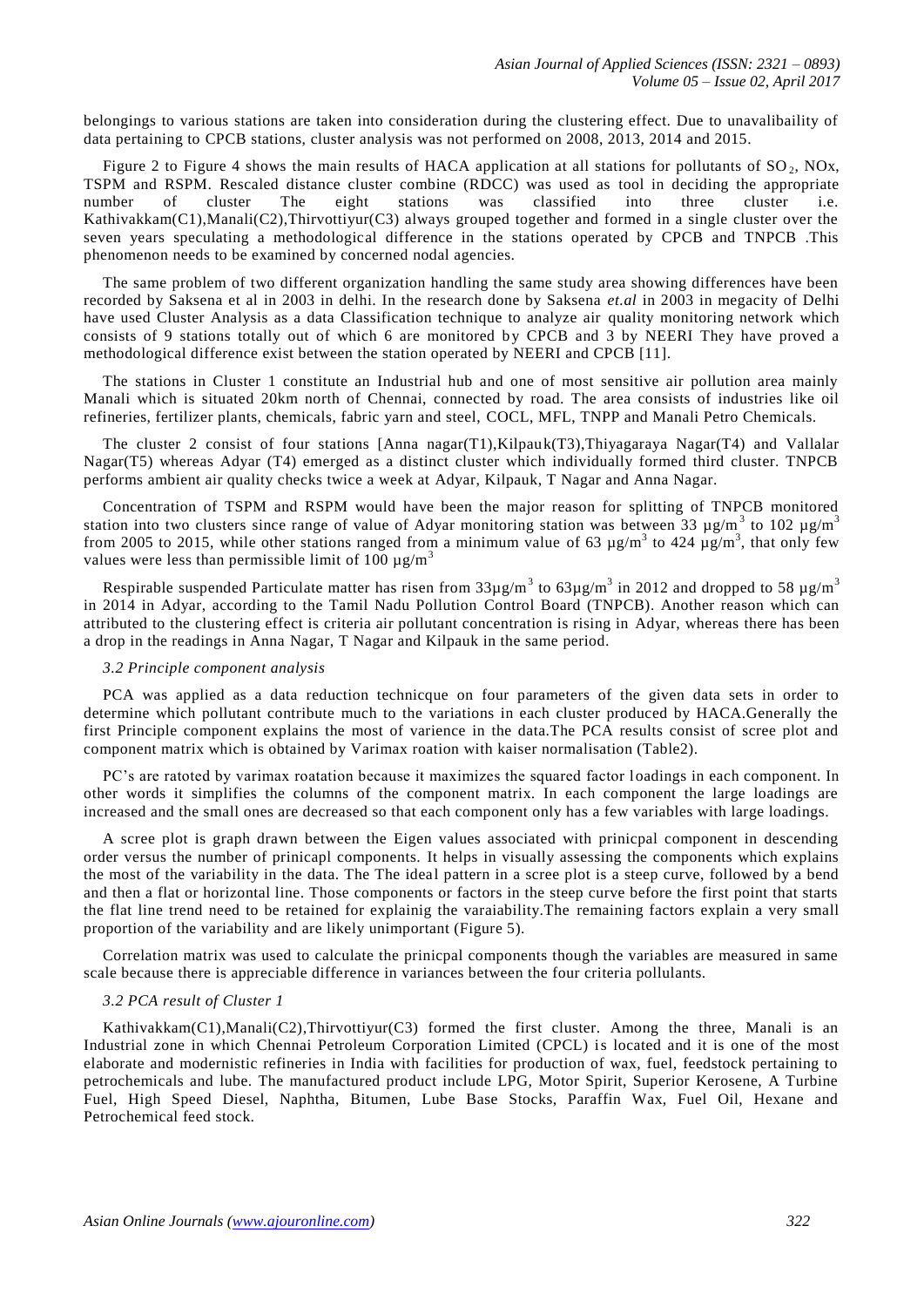Manali is a home for various industries which have existed for more than twenty years. There are twenty eight types of industries which are classified as twenty belonging to major industries and rest eight constitute medium scale industries.

Kathivakkam lies near to Ennore Thermal power plant. Thiruvottiyur is a densely populated area and it is surrounded by mighty industrial establishments namely Royal Enfield Motors, Greaves Cotton LTD, CPCL, SRF, Ashok Leyland and Ennore foundries.It is also supported by numerous small scale industries.

This scree plot (Figure 5 (A)) shows that two factors are enough to explain the variable nature of this cluster since the line begins to unbend after factor-2 .Principal components with Eigen value greater than one were used for analysis. The first PC explained 50.461% of original data variance which had an Eigen value of 2.279 and showed strong positive loadings on  $S_0$  (0.986) and NOx (0.917) concentration (Table2).

In the research made by Pereira et al  $(2007)$  [12] in Oporto-MA of Portugal he had showed source of  $SO_2$ concentration in atmosphere is because of presence of oil refinery, one petrochemi cal plant, one thermoelectric plant working with natural gas, one incineration unit, and one international shipping port. Nevertheless, motor vehicle traffic is estimated to be responsible for a significant amount of pollutants emitted to the atmosphere. Similarly high concentration of  $SO_2$  can be attributed to presence of number of industries in Manali, Thiruvottiyur and Kathivakkam.

Strong positive loadings for  $NO<sub>x</sub>$ , which are evidently indicative of emissions from automobile engines of cars, lorries, buses and boats which moves in and out of this Cluster zone. Janssen et al [14] has assessed the exposure to traffic related air pollution of children attending schools and concluded that both indoor and outdoor air, concentrations of  $PM_{2.5}$ significantly increases with increasing truck traffic density and significantly decreased with increasing distance and similarly  $NO<sub>x</sub>$  concentrations significantly increased with increasing car traffic.

In past ten years, Thiruvottiyur which belongs to this cluster is undergoing enormous bloom in real estate business mainly because of its locational proximity to Central railway station of Chennai and relatively lower residential plots with decent amenities. Increase in the number of plots coupled with digging and dust from construction activities are responsible for the increase in particulate matter.

The second principal component explains 31.948% of the total variance which shows moderate loading on TSPM (0.732) and strong loading on RSPM (0.883) which are evident from open bur ning and soil dust emissions around the sampling station.

# *3.3 PCA result of Cluster 2*

Anna nagar (T1), Kilpauk (T3), Thiyagaraya Nagar (T4) and Vallalar Nagar (T5) formed the second cluster. The scree plot (Figure 5 (B)) shows that two factors are enough to explain the variable nature of this cluster since the line begins to unbend after factor-2. It has two PC's explaining nearly 84.67% of the total variance. The first PC explained 56.972 % of the variance and has higher loadings on TSPM (0.917) and RSPM (0.940) whereas second PC explained 27.696% of the total variance and has positive loading on Sulphur dioxide (0.749) negative loading on  $NO_x$  (-0.712) (Table 2).

Anna Nagar consists of West and East bus terminuses, from where buses ply to different parts of the city especially from West line. Design of roads in Anna Nagar is based on a matrix system which bears similarity to those in developed countries. Roads are aligned parallel and perpendicular to each other. Traffic congestion is more in the Roundtana intersection which is located in  $2<sup>nd</sup>$  and  $3<sup>rd</sup>$  avenue due to presence of flourishing high scale commercial buildings. Vehicular Congestion level has increased several folds in the Roundtana in past twenty years and also consumed percentage of road length for parking. In Study made by IIT madras on source apportionment they narrowed down that vehicles contributes one sixth of the particulate matter

The first PC showed strong positive loadings on TSPM (0.917) and RSPM (0.940) concentration (Table2).

The vehicular emissions were the main reason for high levels of RSPM in T Nagar .Bad roads and increase in the number of vehicles coupled with digging and dust from construction activities are responsible for the increase in particulate matter.

The four areas which come under this cluster have become more sophisticated by construction of number of flyovers, foot over bridges and construction of roads which are free of stop signs or regulatory signals enabling the vehicles to move in higher traveling speeds has decreased the accessibility to walking. It has motivated more motorized travels. In the research done by Centre for science and Environment, the effect of detour has increased the vehicle distance from few meters of walk to kilometers in car which has made one petrol to eject 24 milligram of extra PM and a diesel car to emit 240 milligrams of PM. In past twenty years ridership on bus and train has decreased drastically paving way for personal motorization. This accumulative impact of the detour and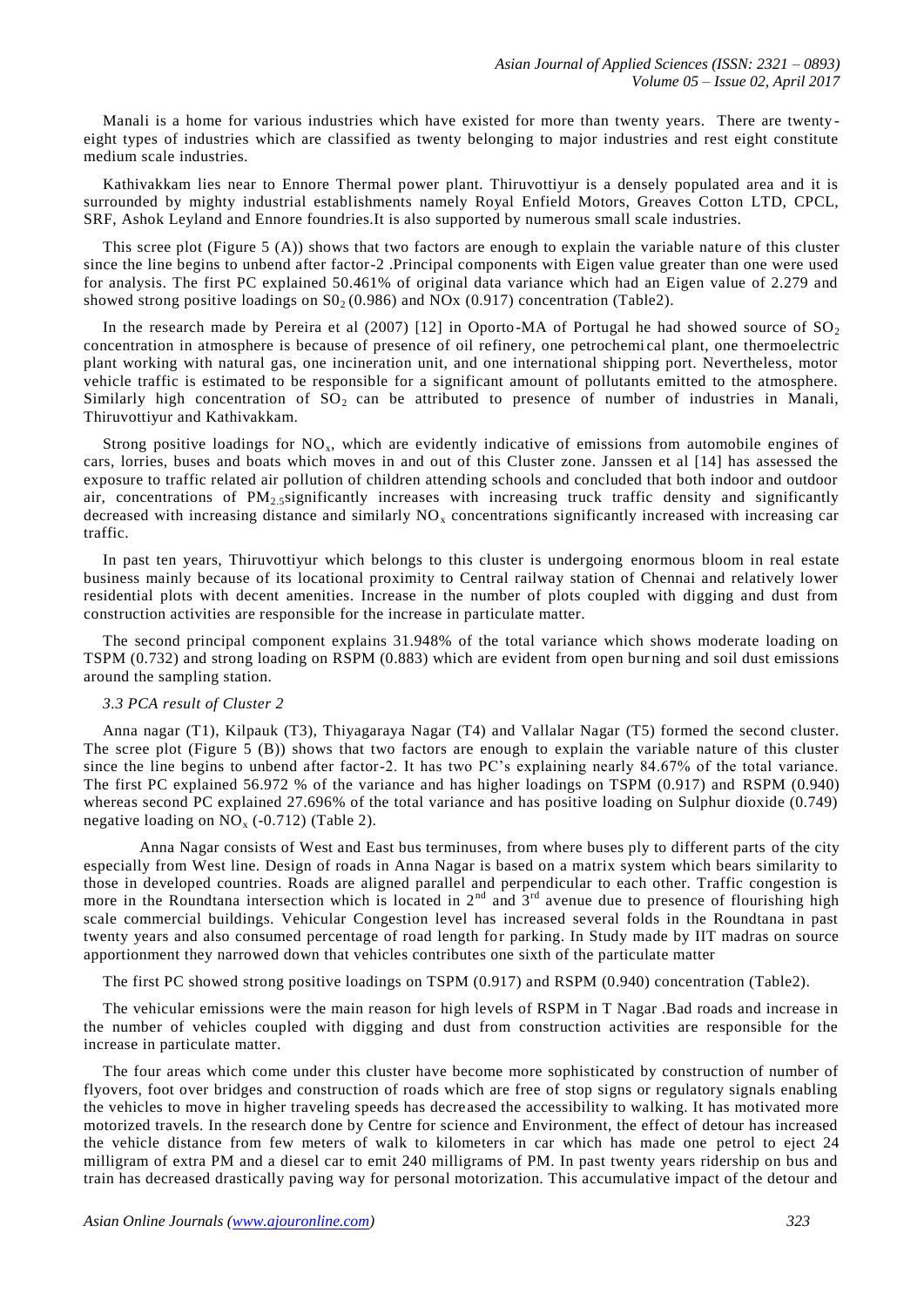conversion of emission free walking to unwanted polluting motorized trips on traffic volume over years can be attributed for strong loadings on TSPM, RSPM and  $SO<sub>2</sub>$ .

# *3.3 PCA result of Cluster 3*

It includes only Adyar monitoring station. Unlike the location of other monitoring station it is neither an Industrial hub nor has any type of power plant. It is home to number of education and research institutions. Educational institutions include both schools and colleges. Colleges in this neighborhood consists of IIT Madras, CLRI, Anna University, TTTI, NIFT and Asian college of Journalism. It includes nearly 12 prominent wellestablished schools and newer ones are being constructed. There always exists enormous vehicular movement in and around these places.

This scree plot ( Figure 5 (C)) shows that 2 of those factors explain most of the variability because the line starts to straighten after factor 2.The first PC explained 40.640 % of original data variance which had an Eigen value of 1.626 and shows strong positive loadings on Particulate matter.

Particulate matter which includes particles of aerodynamic diameter of less than 10 microns mainly consists of substances like debris formed during construction activities, soot discharged into air after combustion from vehicles, fly ash, cement and pollen grains. Commercialization and construction are the main reasons for the increase.

Inhabitants of Adyar in the past ten years have been leaving the house for marketable and commercial purpose leading to spatial congestion and pollution. The Chennai Metropolitan Development authority which is nodal agency for all types of activities in field of construction have completely prohibited those kinds of malpractices and people do not follow them. In spite of that letting out houses for commercial purposes in places like Kalakshetra colony, is leading to congestion and pollution. Construction of restaurants and complexes is increasing in Adyar. This has led to an increase in traffic mainly pointing to a restaurant being built on Gandhi Nagar Second Avenue. The smoke from the Vehicle fumes, construction dust cause drop in Adyar air quality

The second PC explained 32.74% of original data variance which had an eigen value of 1.310 and strong negative loading on  $SO_2$  (-0.809) which can attributed to that fact that  $SO_2$  is emitted by the burning of fossil fuels by power plants, industrial units, Since Adyar is primarily a residential zone and absence of power plants explains the lower concentration of  $SO<sub>2</sub>$ .

In the research undertaken by Ghazali et al. (2009), Janssen et al (2001) and Morawska et al. (2002) [13, 14, 15] they have shown NO2 is outcome of heavy traffic and motor vehicle emissions. Strong positive loading on NO2 may be attributed to rapid commercialization of Adyar in turn leading to dense development of Traffic.

# **4. CONCLUSION**

The productiveness of combining the Principal component analysis with Cluster analysis is demonstrated in this study. HACA application of the data produced three clusters based on four parameters observed from different local surroundings. PCA analysis showed production of wax, fuel, petrochemical feedstock and lube by petrochemical and manufacturing industries, soil dust emission due to construction activities and vehicular movement form the foundation of the pollution base for the first cluster, whereas abundant increase in vehicular fumes which had resulted from drastic increase in personal vehicle trips and decline of public ridership in buses and trains leading to detour was the source for pollutant concentration in second cluster. Illegal commercialization of residential plots, construction of restaurants and complexes, heavy traffic movement explains the result of the third cluster. Chennai people need to adapt themselves with use of public transport rather than private vehicles, integrate multi-modal transport options and government needs to enforce four wheeler restraint policies.

## **5. REFERENCES**

- [1] Kapoor, S., (1997.)Vehicular Exhaust: Killing us Softly but Surely, Down to Earth, p. 63, March 15, 1997
- [2] World Health Organisation (WHO),(1996). Regional Health Report, Regional Office for South East Asia, NewDelhi, 1996.
- [3] Atsushi Iizuka, Shintaro Shirato, Atsushi Mizukoshi, Miyuki Noguchi, Akihiro Yamasaki, Yukio Yanagisawa., 2014. A Cluster Analysis of Constant Ambient Air Monitoring Data from the Kanto Region of Japan. International Journal of Environmental Research and Public Health,11(7),6844-6855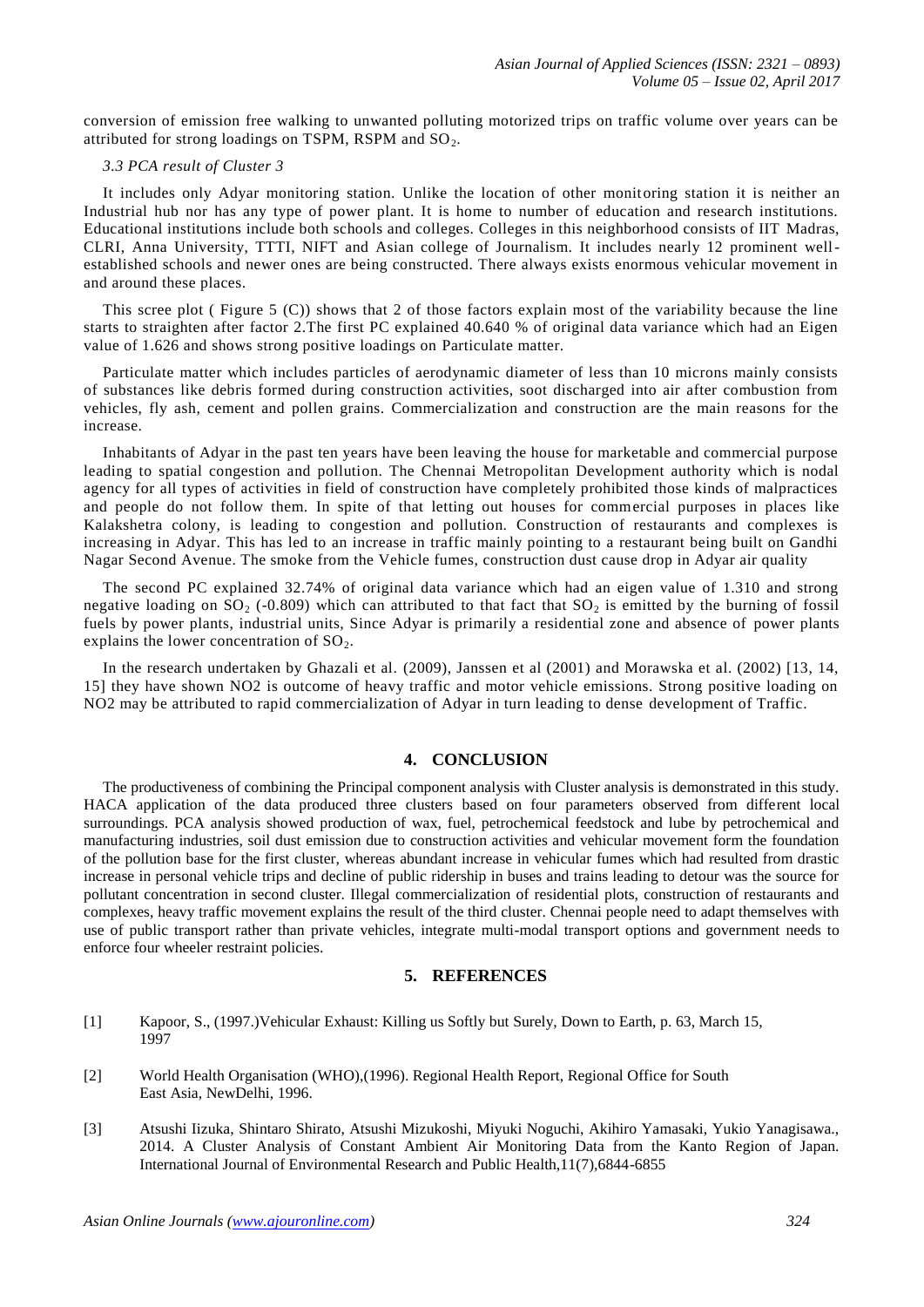- [4] Shrestha, S., Kazama, F., 2007. Assessment of surface water quality using multivariate statistical techniques: a case study of the Fuji River basin, Japan. Environmental Modeling and Software 22 (4), 464-475.
- [5] Singh,K.P., Malik, A., Mohan, D., Sinha, S., 2004. Multivariate statistical techniquesfor the evaluation of spatial and temporal variations in water quality of Gomti River (India)- a case study. Water Research 38 (18), 3980- 3992.
- [6] Singh, K.P., Malik, A., Sinha, S., 2005.Water quality assessment and apportionment of pollution sources of Gomti River (India) using multivariate statistical technique-a case study.AnalyticaChimicaActa 538 (1-2), 355- 374
- [7] Yindana, S.M., Ophori, D., Banoeng-Yakubo, B., 2008.A multivariate statistical analysis of surface water chemistrydata—The Ankobra Basin, Ghana. Journal of Environmental Management 86, 80–87.
- [8] Kaufman L., and RousseeuwP. J., ,Finding groups in data, Wiley Interscience, New York, 1990.
- [9] Pires JCM, Sousa SIV, Pereira MC, Alvim-Ferraz MCM, Martins FG. Management of air quality monitoring using principal component and cluster analysis Part I: SO<sub>2</sub>and PM10. Atmos Environ 2008a;42:1249-60.
- [10] Pires JCM, Sousa SIV, Pereira MC, Alvim-Ferraz MCM, Martins FG. Management of air quality monitoring using principal component and cluster analysis Part II: CO, NO2and O3. Atmos Environ 2008b; 42:1261-74
- [11] Saksena, S., Joshi V., Patil R S., 2003.Cluster analysis of Delhi's ambient air quality data. Journal of Environmental Montoring 5, 491-499.
- [12] Pereira, M.C., Santos, R.C., Alvim-Ferraz, M.C.M., 2007.Air quality improvements using European environment policies: a case study of SO2in a coastal region in Portugal. Journal of Toxicology and Environment Heal the Part A: Current Issue 70, 347-351
- [13] Janssen, N.A.H., Van Vliet, P.H.N., Aarts, F., Harssema, H., Brunekreef, B., 2001 Assessment of exposure to traffic-related air pollution of children attending school near motorways. Atmospheric Environment 35, 3875- 3884
- [14] Ghazali, N.A., Ramli, N.A., Yahaya, A.S., 2009. A study to investigate and model the transformation of nitrogen dioxide into ozone using time series plot. European Journal of Scientific Research 37 (2), 192-205.
- [15] Morawska, L., Jayaratne, E.R., Mengersen, K., Jamriska, M., Thomas, S., 2002. Differences in airborne particle and gaseous concentration in urban air between weekdays and weekends. AtmosphericEnvironment 36, 4375- 4383.

| <b>STATION NAME</b> | <b>STATION ID</b> | <b>CATEGORY</b>                                  |  |  |
|---------------------|-------------------|--------------------------------------------------|--|--|
|                     |                   |                                                  |  |  |
| Kathivakkam         | C1                | Industrial Area                                  |  |  |
| Manali              | C2                | <b>Industrial Area</b>                           |  |  |
| Thirvottiyur        | C3                | Mix of Industrial and Residential Area           |  |  |
| Anna Nagar          | T1                | Residential Area, Traffic                        |  |  |
| Adyar               | T <sub>2</sub>    | Residential Area, Traffic                        |  |  |
| Kilpauk             | T <sub>3</sub>    | Residential Area, Traffic                        |  |  |
| Thiyagaraya Nagar   | T <sub>4</sub>    | Traffic, Commercial Area                         |  |  |
| Vallalar Nagar      | <b>T5</b>         | Mix of Industrial , Residential Area and Traffic |  |  |

# **Table 1: Site Characteristics of the Air quality Monitoring network of Chennai Area**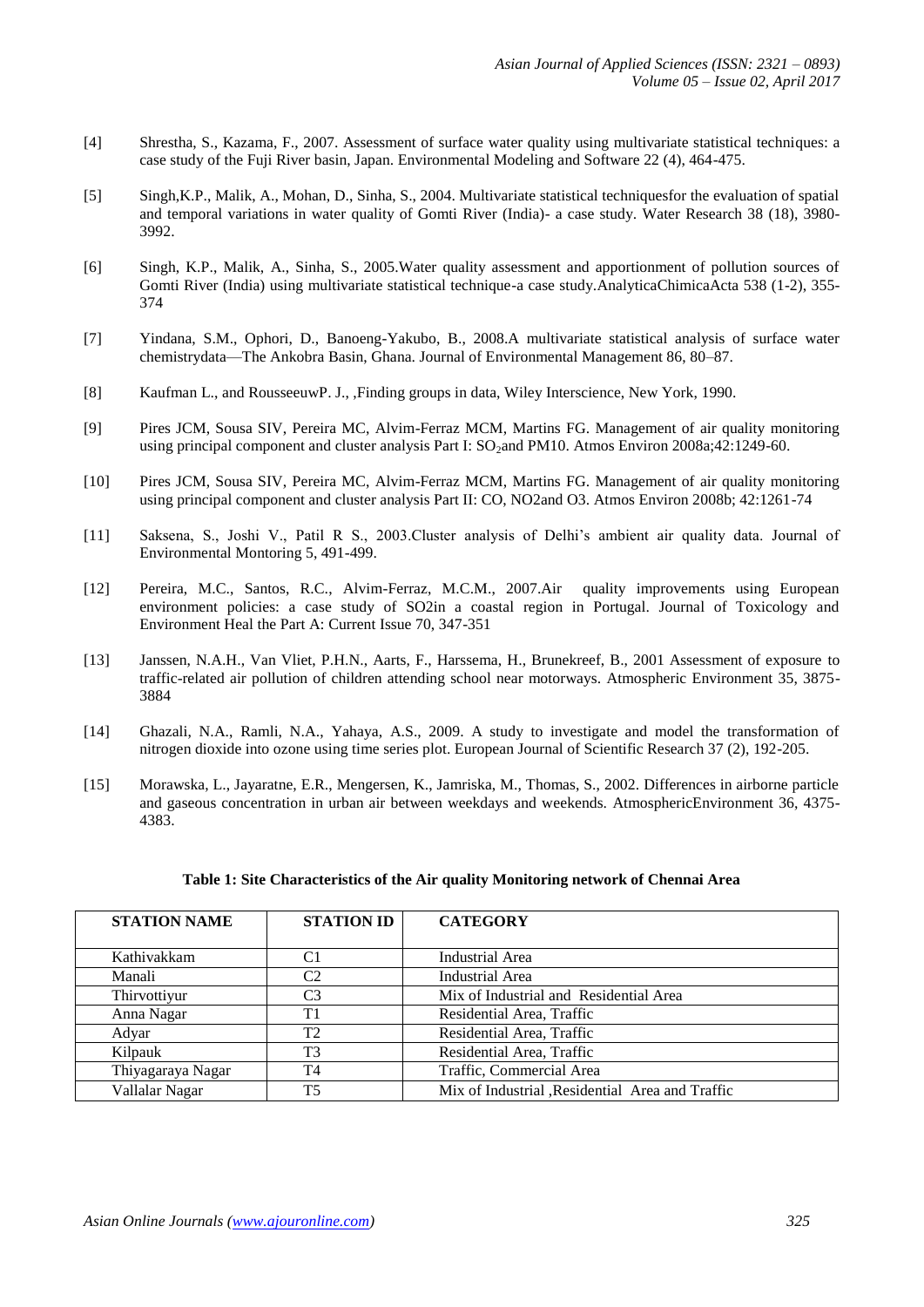*Asian Journal of Applied Sciences (ISSN: 2321 – 0893) Volume 05 – Issue 02, April 2017*

| <b>VARIABLES</b>                  | <b>CLUSTER 1</b> |          | <b>CLUSTER 2</b> |                 | <b>CLUSTER 3</b> |          |
|-----------------------------------|------------------|----------|------------------|-----------------|------------------|----------|
|                                   | PC1              | PC2      | PC1              | PC <sub>2</sub> | PC1              | PC2      |
| SO <sub>2</sub>                   | 0.986            | 0.026    | 0.519            | 0.749           | 0.133            | $-0.809$ |
| NO <sub>x</sub>                   | 0.917            | $-0.126$ | 0.533            | $-0.720$        | 0.165            | 0.813    |
| <b>TSPM</b>                       | $-0348$          | 0.732    | 0.917            | $-0.125$        | 0.908            | $-0.053$ |
| <b>RSPM</b>                       | 0.170            | 0.883    | 0.940            | 0.117           | 0.864            | $-0.023$ |
| EIGEN VALUE                       | 2.279            | 1.108    | 2.279            | 1.108           | 1.626            | 1.310    |
| VARIABILITY (%)                   | 50.461           | 31.948   | 56.972           | 27.696          | 40.640           | 32.741   |
| <b>CUMULATIVE</b><br>VARIANCE (%) | 50.461           | 82.409   | 56.972           | 84.667          | 40.640           | 73.381   |

**Table 2: Loadings of various pollutants after PCA- Varimax rotation at the study area**



**Figure 1: Location of various monitoring stations under CPCB and TNPCB**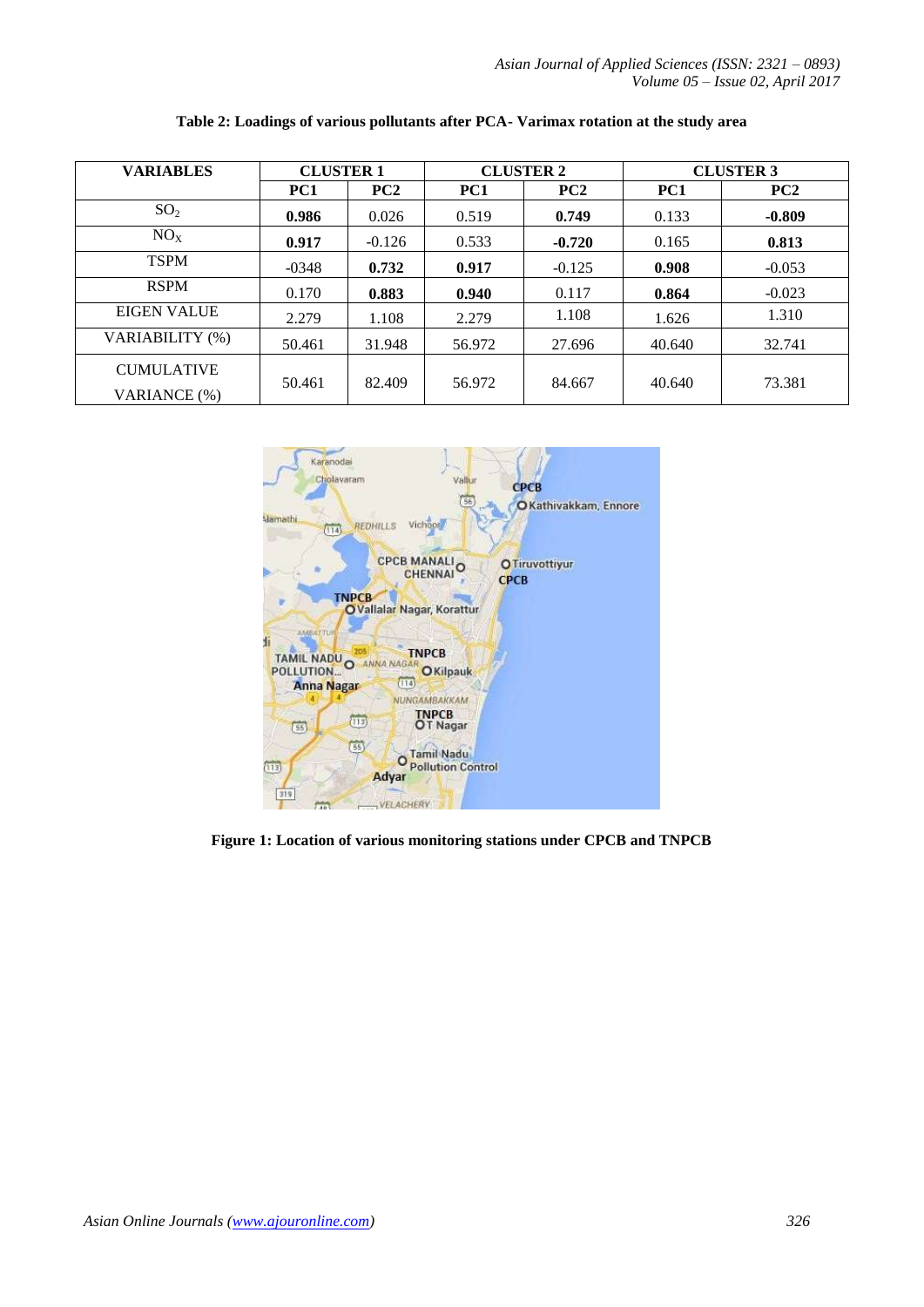

- Figure 2: (A) Dendrogram of Different Cluster of Air monitoring station of the year 2005 **(B)** Spatial Location of Cluster formation of year 2005
	- **(C)** Dendrogram of Different Cluster of Air monitoring station of the year 2006
	- **(D)** Spatial Location of Cluster formation of year 2005





- **Figure 3:** (A) Dendrogram of Different Cluster of Air monitoring station of the year 2007 **(B)** Spatial Location of Cluster formation of year 2007
	- **(C)** Dendrogram of Different Cluster of Air monitoring station of the year 2009
	- **(D)** Spatial Location of Cluster formation of year 2009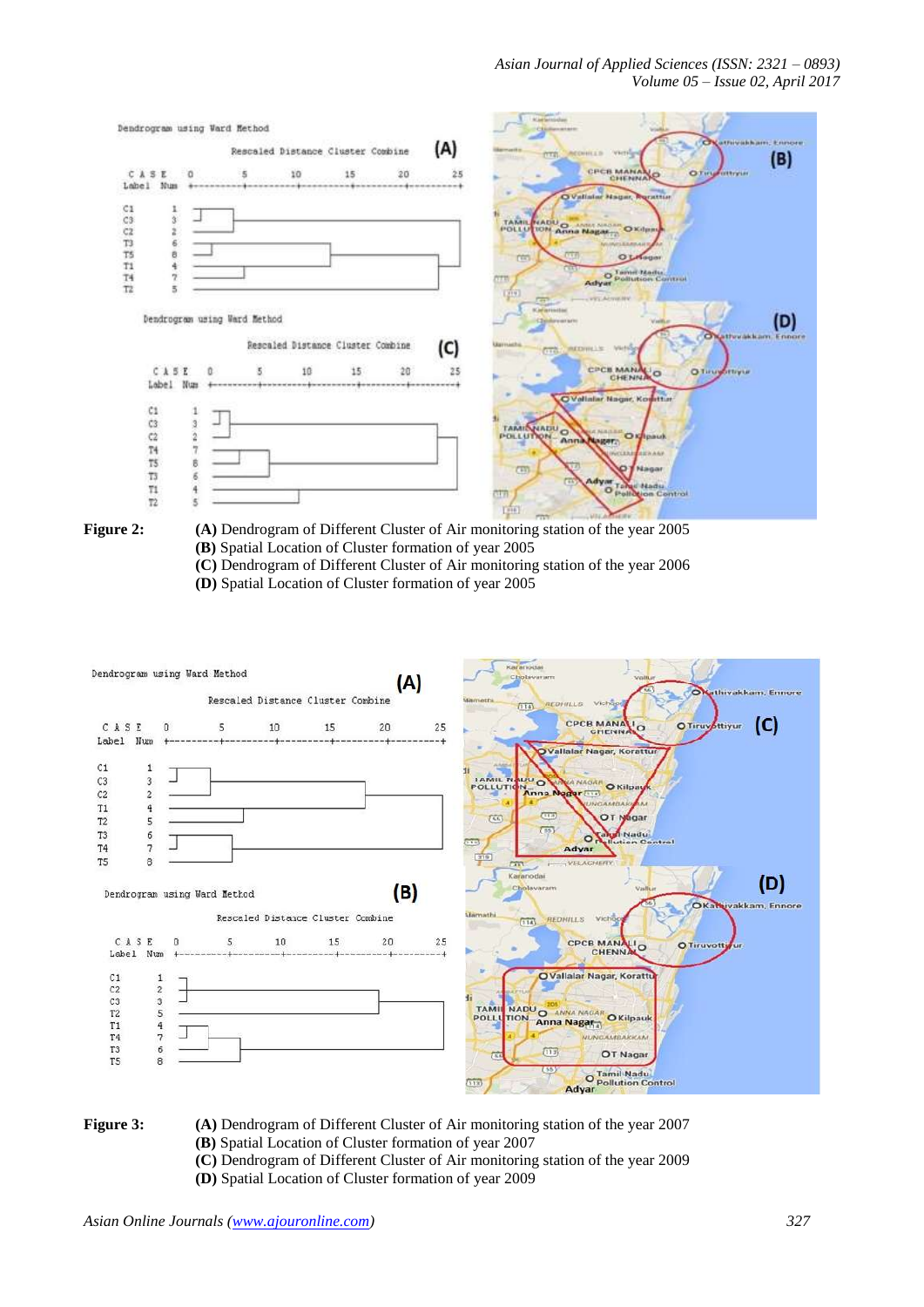



- **Figure 4:** (A) Dendrogram of Different Cluster of Air monitoring station of the year 2010 **(B)** Spatial Location of Cluster formation of year 2010
	- **(C)** Dendrogram of Different Cluster of Air monitoring station of the year 2011
	- **(D)** Spatial Location of Cluster formation of year 2011
	- **(E)** Dendrogram of Different Cluster of Air monitoring station of the year 2012
	- **(F)** Spatial Location of Cluster formation of year 2012